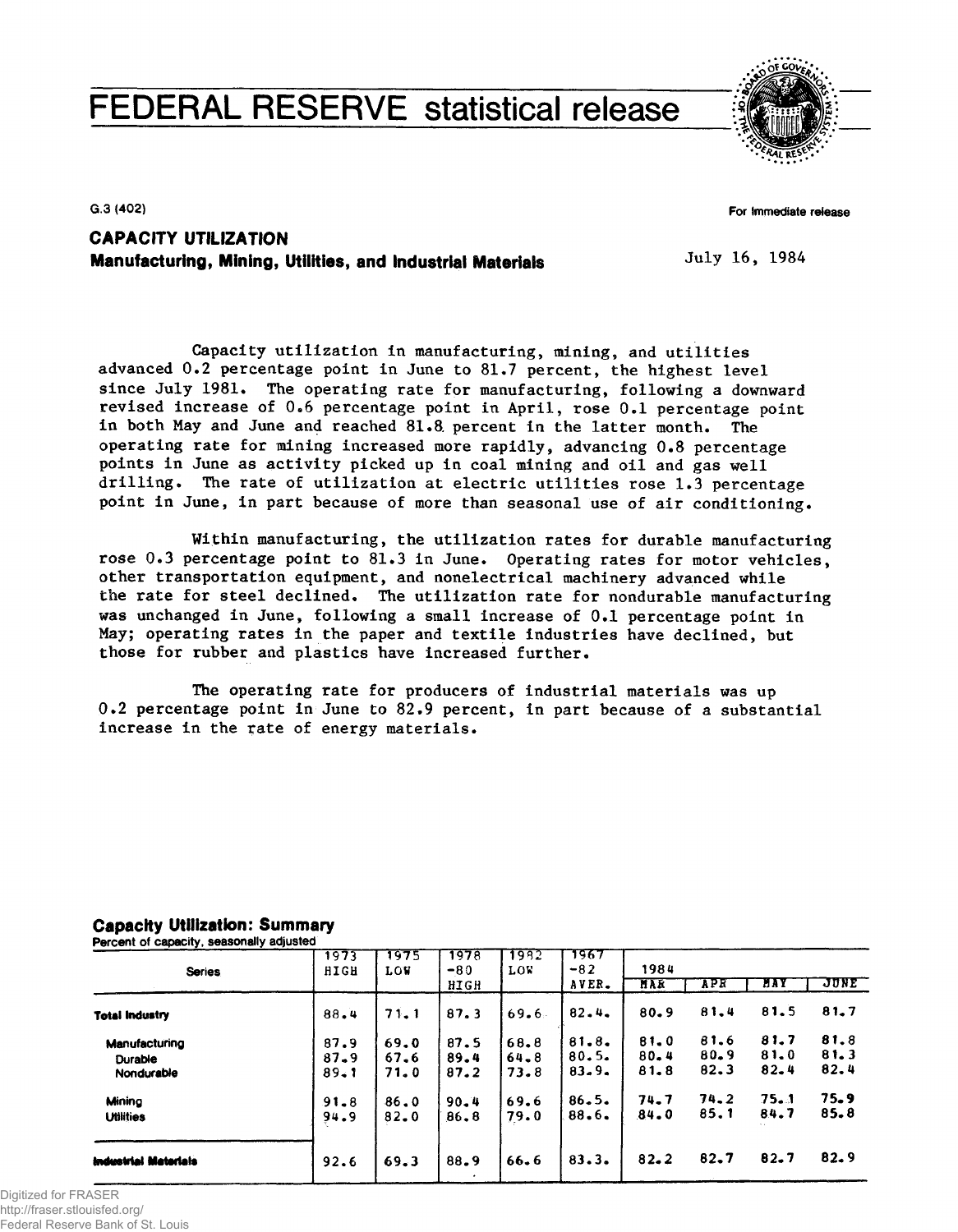# **CAPACITY UTILIZATION**

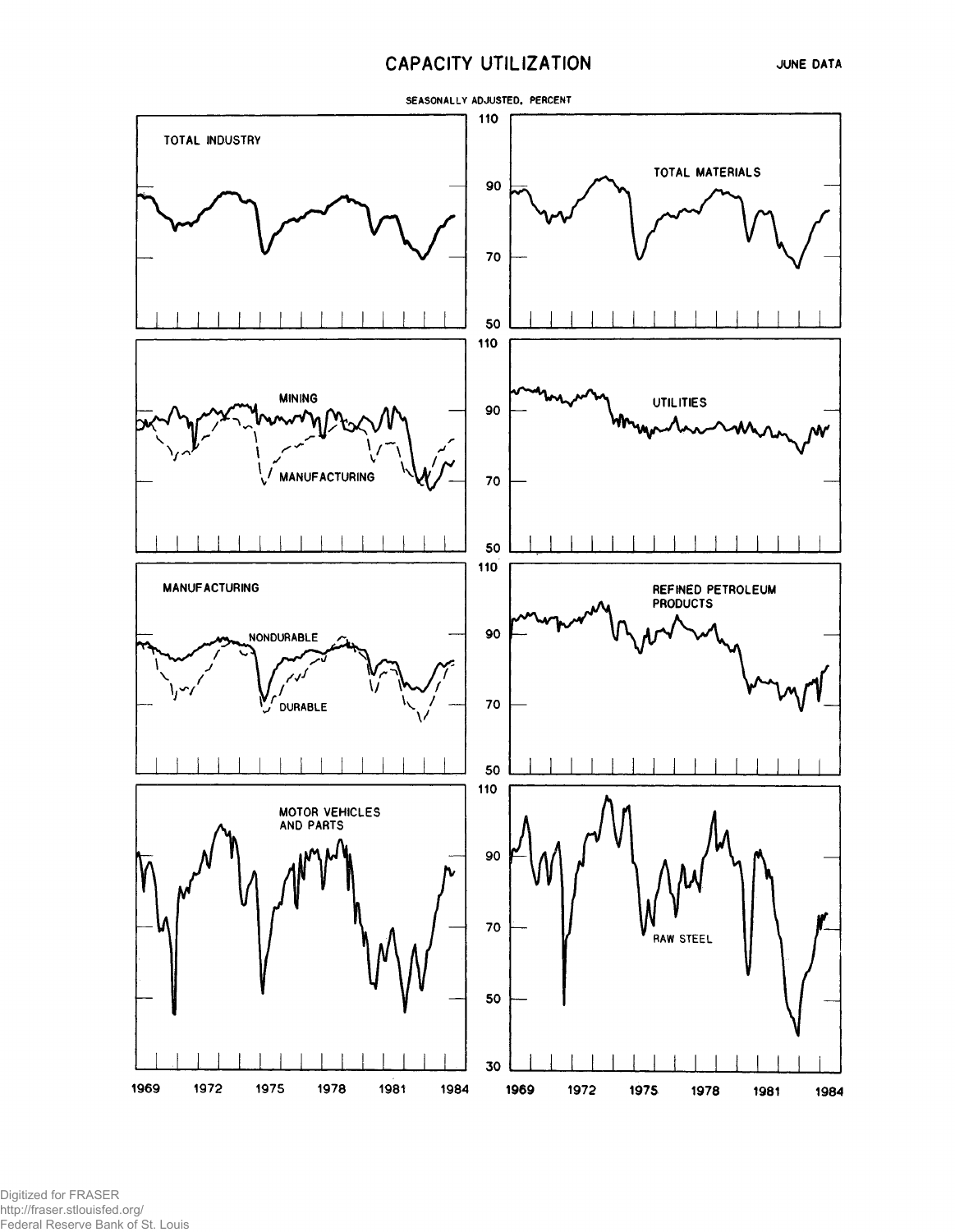### **MANUFACTURING MINING AND UTILITIES**

#### **Table 1**

## **Capacity Utilization**

|--|

| Monthly, seasonally adjusted, percent of capacity |                     |             |                              |                   |                         |                                           |             |            |            |              |            |            |            |            |             |
|---------------------------------------------------|---------------------|-------------|------------------------------|-------------------|-------------------------|-------------------------------------------|-------------|------------|------------|--------------|------------|------------|------------|------------|-------------|
| <b>Series</b>                                     | 1973<br><b>RIGH</b> | 1975<br>LOB | 1978<br>$-80$<br><b>RIGH</b> | 1982<br>LOW       | 1967<br>$-82.$<br>AVER. | <b>TEAR</b><br><b>AGO</b><br><b>NORTH</b> | 1983<br>OCT | <b>NOV</b> | <b>DEC</b> | 1984<br>JAN. | <b>PEB</b> | <b>HAR</b> | APE.       | <b>BAY</b> | <b>JUBB</b> |
| <b>Total Industry</b>                             | 88.4                | 71.1        | 07.3                         | 69.6              | 82.4                    | 74.8                                      | 78.7        | 78.7       | 79.01      | 80.1         | 80.7       | 80.9       | ार<br>81.4 | 81.5       | 81.7        |
|                                                   |                     |             |                              |                   |                         |                                           |             |            |            |              |            |            |            |            |             |
| <b>Manufacturing</b>                              | 87.9                | 69.0        | 87.5                         | 68.8              | 81.8                    | 74.9                                      | $78 - 9$    | 78.8       | 78.91      | 80.1         | 80.9       | 81.0       | 81.6       | 81.7       | 81.8        |
| <b>Primary processing</b>                         | 93.7                | 68.2        | $91 - 4$                     | $66 - 2$          | 84.0                    | 75.7                                      | $80 - 4$    | 80.0       | 79.21      | $80 - 6$     | $82 - 2$   | $82 - 2$   | $82 - 4$   | 82.6       | 82.5        |
| Advanced processing                               | $85 - 5$            | 69.4        | 85.9                         | 70.0              | 80.6                    | 74.4                                      | 77.9        | 78.0       | 78.61      | $80 - 0$     | 80.4       | 80.6       | 81.0       | 81.1       | 81.2        |
| Durable manufacturing                             | $87 - 9$            | 67.6        | 89.4                         | 64.8              | 80.5                    | 71.8                                      | 76.5        | 76.8       | 77.41      | 79.2         | 80.1       | 80.4       | 80.9       | 81.0       | 81.3        |
| Stone, clay and glass products                    | 88.0                | 64.0        | $90 - 4$                     | 63.0              | 78.4                    | 70.6                                      | 75.3        | 75.6       | 76.01      | 77.9         | 79.0       | 78.7       | 79.1       | 79.1       |             |
| Iron and steel, subtotal                          | 103.3               | 69.2        | 97.5                         | 38.8              | 82.3                    | 58.0                                      | 70.2        | 66.0       | 61.91      | 67.6         | 72.3       | 71.3       | 71.5       | 71.0       |             |
| Nonferrous metals, subtotal                       | 99.0                | 60.8        | $98 - 2$                     | 62.1              | $83 - 8$                | 75.4                                      | 77.5        | 77.7       | 80.51      | 77.8         | 81.2       | $81 - 6$   | $85 - 3$   | 83.4       |             |
| <b>Fabricated metal products</b>                  | 86.3                | 65.7        | 90.0                         | 60.7              | 79.6                    | 66.6                                      | 71.0        | 71.7       | 72.01      | 73.4         | 73.9       | 74.9       | 75.3       | 76.1       | 76.7        |
| <b>Nonsiectrical machinery</b>                    | 88.3                | 71.8        | 83.1                         | 61.6              | 79.8                    | 65.4                                      | 69.1        | 70.0       | 71.01      | 73.2         | 73.7       | 74.0       | 75.4       | 75.9       | 76.7        |
| <b>Electrical machinery</b>                       | 88.7                | 62.3        | 90.6                         | 74.7              | 80.0                    | 81.2                                      | 87.5        | 88.0       | 88.21      | 89.9         | 91.1       | 91.4       | 91.8       | 91.7       | 91.6        |
| Motor vehicles and parts                          | 98.7                | 51.3        | 94.5                         | 46.1              | 78.6                    | 70.8                                      | 79.0        | 80.2       | 83.31      | 87.1         | 86.1       | 86.6       | 84.4       | 84.7       | 85.7        |
| Autos                                             | NA.                 | 3A          | 91.6                         | 35.8              | YA                      | 70.5 (                                    | 77.2        | 77.1       | 81.71      | 83.6         | 83.3       | 84.1       | 79.2       | 77.9       | 79.6        |
| Aerospace and misc, trans, ego.                   | 76.0                | 68.0        | 93.9<br>-                    | 69. 1             | 78.1                    | 67.9                                      | 69.6        | 70.6       | 71. 11     | 71.7         | 73.1       | 72.9       | 73.6       | 73.9       | 74.7        |
| <i><b>Instruments</b></i>                         | 89.6                | 73.7        | 92.3                         | 73.1              | 33.5                    | $72 - 8$                                  | 75.5        | 75.4       | 76.OI      | 77.4         | 77.7       | 78.0       | 78.9       | 78.7       | 78.9        |
| <b>Hondurable manufacturing</b>                   | 89.1                | 71.0        | 87.2                         | 73.8              | 83.9                    | 78.7                                      | 81.8        | 81.3       | 80.71      | 81.1         | 81.8       | 81.6       | 82.3       | 82.4       | 82.4        |
| Foods                                             | 85.7                | 77.2        | $85 - 2$                     | 76.5              | 83.3                    | 79.2                                      | 78.3        | 77.9       | 78.01      | 78.7         | 78.8       | 79.1       | 79.8       |            |             |
| <b>Textile mill products</b>                      | 95.4                | 61.3        | 91.3                         | 73.0              | $86 - 2$                | 86.8                                      | 91.2        | 89.4       | 88.81      | 88.0         | 86.9       | 87.4       | 86.0       | 85.7       |             |
| <b>Paper and products</b>                         | 96.7                | 69. 1       | 95.1                         | 84.2              | 89.6                    | 92.3                                      | 96.8        | 97.0       | 95.71      | 96.7         | 99.0       | 97.1       | 96.5       | 95.8       |             |
| Chemicals and products                            | 86.2                | 65.9        | 83.6                         | 64.0              | 78.7                    | 69.8                                      | 73.4        | 72.3       | 70.71      | 70.7         | 71.6       | 71.6       | 72.6       | 72.6       |             |
| Petroleum products                                | $99 - 1$            | 84.6        | $93 - 0$                     | 71.5              | 89.6                    | 75.6                                      | 76.5        | 77.8       | 71. 11     | 73.9         | 79.5       | 79.3       | 80.0       | 81.2       | 81.1        |
| Rubber and plastics products                      | 97.4                | 62.1        | 91.5                         | 74.0              | $88 - 3$                | 87.2                                      | 91.9        | 91.3       | 92.51      | $93 - 0$     | 93.1       | 94.0       | 94.3       | 94.8       |             |
| Mining                                            | $91 - 8$            | 86.0        | $90 - 4$                     | 69.6              | 86.5                    | 68.1                                      | 71.5        | 73.2       | 74.71      | 75.4         | 74.9       | 74.7       | 71.2       | 75.1       | 75.9        |
| <b>Utilities</b>                                  | $94 - 9$            | $82 - 0$    | $86 - 8$                     | 79.0              | 88.6                    | 80.8                                      | 83.3        | 83.0       | 85.71      | 84.8         | 82.5       | 84.0       | 85.1       | 84.7       | 85.8        |
| Electric utilities                                | 97.6                | 82.1        | 87.0                         | 77.9<br>$\bullet$ | 89.8                    | 79.4                                      | 82.1        | 81.7       | 84.71      | 84.0         | 81.0       | 82.6       | 83.7       | 83.1       | 84.4        |

**Table 2**

# **Output, Capacity, and Capacity Utilization Quarterly, seasonally adjusted**

| <b>Series</b><br>1983<br>1984<br>$\mathbf{H}$<br>II1<br>11<br>III<br>IV.<br>$\mathbf{H}$<br>n<br>III<br>IV.<br>III<br><b>IV</b><br>т<br>- 7<br>197.31 198.4<br>73.9<br>80.5<br>155.51 159.8<br>162.91 195.5<br>199,71<br>77.3<br>78.81<br>151.8<br>196.4<br>144.5<br><b>Total Industry</b><br>80.7<br>198.41 199.5<br>73.8<br>77.4<br>156.51 161.0 164.21 196.6 197.5<br>201.01<br>78.91<br>152.8<br>145.2<br><b>Manufacturing</b><br>195.81 196.5<br>197.21<br>78.3<br>79.91<br>81.7<br>162.71 194.8<br>195.3<br>74.6<br>156.41 160.5<br>145.2<br>152.8<br><b>Primary processing</b><br>76.9<br>78.21<br>$80 - 3$<br>197.6<br>199.71<br>$201 - 1$<br>203.01<br>73.5<br>145.1<br>152.8<br>161.7<br>164.71<br>198.6<br>156.11<br>Advanced processing<br>153.41<br>$186.81$ $187.8$<br>189.11<br>76.91<br>79.9<br>185.4<br>186.1<br>70.7<br>74.7<br>143.81 150.2<br>131.1<br>139.1<br>Durable manufacturing<br>78.5<br>201.1<br>201.91 203.0<br>69.7<br>73.8<br>75.71<br>200.4<br>139.7<br>148.5<br>152.81 159.5<br>Stone, clay and glass products<br>57.6<br>70.4<br>62.5<br>66.01<br>120.1<br>$120 - 1$<br>120.11 119.0<br>69.2<br>75.0<br>$79.21$ 83.7<br>iron and steel, subtotal<br>80.2<br>74.9<br>74.7<br>78.61<br>148.4<br>148.4<br>148.41 148.4<br>111.2<br>110.9<br>116.61 119.0<br>Nonferrous metals, subtotal<br>178.3<br>179.01 179.8<br>65.5<br>70.3<br>71.61<br>74.0<br>$128.21$ $133.1$<br>137.31 177.6<br>180.61<br>125.4<br>116.4<br>Fabricated metal products<br>$-73.6$<br>229.6<br>231.01 232.0<br>232.61<br>68.2<br>70.01<br>228.1<br>64.1<br>156.6<br>$161.81$ $170.8$<br>176.71<br>146.2<br>Nonelectrical machinery<br>$224 - 1$<br>225.7<br>227.41 230.4<br>234.91<br>80.3<br>84.7<br>87.91<br>90.8<br>215.31<br>191.1<br>200.01 209.4<br>179.9<br><b>Electrical machinery</b><br>190.71 190.9<br>67.8<br>76.1<br>80.81<br>86.6<br>163.41 192.7<br>191.7<br>192, 31<br>154.21 165.5<br>130.7<br>145.8<br>Motor vehicles and parts<br>78.8<br>78.71<br>83.6<br>$167 - 8$<br>167.81 168.7<br>170.51<br>65.2<br>109.5<br>132.3<br>$132.11$ $141.2$<br>$134.51$ $167.8$<br><b>Autos</b><br>145.2<br>$146.31$ $147.2$<br>148.11<br>68.3<br>70.41<br>72.6<br>109.71<br>144.2<br>68.0<br>99.2<br>103.01 106.8<br>98.1<br>Aerospace and misc, trans. egg.<br>72.8<br>75.71<br>77.7<br>215.1<br>$216 - 2121$<br>217.91<br>75.1<br>$163.51$ $168.7$<br>171.81<br>214.1<br>155.7<br>161.5<br><b>Instruments</b><br>215.01 216.5<br>218.21<br>77.8<br>80.7<br>81.31<br>81.6<br>174.81 176.7<br>179.81<br>212.8<br>213.9<br>165.5<br>172.7<br>Nondurable manufacturing<br>78.3<br>79.5<br>78.9<br>198.7<br>200.2<br>201.71203.1<br>78. TI<br>159.1<br>155.7<br>157.51 160.2<br><b>Foods</b><br>87.5<br>163.2<br>$163.01$ $163.7$<br>85.3<br>$90 - 4$<br>89.81<br>163.4<br>139.3<br>147.6<br>146.51 143.2<br><b>Textile mill products</b><br>97.6<br>176.9<br>177.41 178.5<br>91.0<br>95.0<br>96.51<br>176.4<br>168.0<br>$171.21$ $174.2$<br>160.5<br>Paper and products<br>71.3<br>309.8<br>312.11 314.0<br>68.9<br>71.4<br>72. II<br>306.8<br>211.4<br>$220 - 9$<br>225.01 223.8<br><b>Chemicals and products</b><br>77.6<br>75.11<br>128.81<br>163.0<br>162.1<br>161.31.160.4<br>159.41<br>75.2<br>76.6<br>Petroleum products<br>122.5<br>124.2<br>$121.11$ $124.5$<br>93.4<br>337.7<br>85.6<br>90.2<br>91.91<br>336.8<br>338.51 342.3<br><b>Rubber and plastics products</b><br>288.3<br>304.6<br>311.41 319.8<br>124.61 165.3 165.4 165.51 165.7<br>67.9<br>75.0<br>165.91<br>70.2<br>73.11<br>121.01 124.2<br>116.1<br>112.3<br>Mining |  | <b>OUTPUT</b> |  |      | <b>CAPACITY</b> |      |      | UTILIZATION |      |              |
|-------------------------------------------------------------------------------------------------------------------------------------------------------------------------------------------------------------------------------------------------------------------------------------------------------------------------------------------------------------------------------------------------------------------------------------------------------------------------------------------------------------------------------------------------------------------------------------------------------------------------------------------------------------------------------------------------------------------------------------------------------------------------------------------------------------------------------------------------------------------------------------------------------------------------------------------------------------------------------------------------------------------------------------------------------------------------------------------------------------------------------------------------------------------------------------------------------------------------------------------------------------------------------------------------------------------------------------------------------------------------------------------------------------------------------------------------------------------------------------------------------------------------------------------------------------------------------------------------------------------------------------------------------------------------------------------------------------------------------------------------------------------------------------------------------------------------------------------------------------------------------------------------------------------------------------------------------------------------------------------------------------------------------------------------------------------------------------------------------------------------------------------------------------------------------------------------------------------------------------------------------------------------------------------------------------------------------------------------------------------------------------------------------------------------------------------------------------------------------------------------------------------------------------------------------------------------------------------------------------------------------------------------------------------------------------------------------------------------------------------------------------------------------------------------------------------------------------------------------------------------------------------------------------------------------------------------------------------------------------------------------------------------------------------------------------------------------------------------------------------------------------------------------------------------------------------------------------------------------------------------------------------------------------------------------------------------------------------------------------------------------------------------------------------------------------------------------------------------------------------------------------------------------------------------------|--|---------------|--|------|-----------------|------|------|-------------|------|--------------|
|                                                                                                                                                                                                                                                                                                                                                                                                                                                                                                                                                                                                                                                                                                                                                                                                                                                                                                                                                                                                                                                                                                                                                                                                                                                                                                                                                                                                                                                                                                                                                                                                                                                                                                                                                                                                                                                                                                                                                                                                                                                                                                                                                                                                                                                                                                                                                                                                                                                                                                                                                                                                                                                                                                                                                                                                                                                                                                                                                                                                                                                                                                                                                                                                                                                                                                                                                                                                                                                                                                                                                       |  |               |  | 1983 |                 | 1984 | 1983 |             | 1984 |              |
|                                                                                                                                                                                                                                                                                                                                                                                                                                                                                                                                                                                                                                                                                                                                                                                                                                                                                                                                                                                                                                                                                                                                                                                                                                                                                                                                                                                                                                                                                                                                                                                                                                                                                                                                                                                                                                                                                                                                                                                                                                                                                                                                                                                                                                                                                                                                                                                                                                                                                                                                                                                                                                                                                                                                                                                                                                                                                                                                                                                                                                                                                                                                                                                                                                                                                                                                                                                                                                                                                                                                                       |  |               |  |      |                 |      |      |             |      | $\mathbf{H}$ |
|                                                                                                                                                                                                                                                                                                                                                                                                                                                                                                                                                                                                                                                                                                                                                                                                                                                                                                                                                                                                                                                                                                                                                                                                                                                                                                                                                                                                                                                                                                                                                                                                                                                                                                                                                                                                                                                                                                                                                                                                                                                                                                                                                                                                                                                                                                                                                                                                                                                                                                                                                                                                                                                                                                                                                                                                                                                                                                                                                                                                                                                                                                                                                                                                                                                                                                                                                                                                                                                                                                                                                       |  |               |  |      |                 |      |      |             |      | 81.5         |
|                                                                                                                                                                                                                                                                                                                                                                                                                                                                                                                                                                                                                                                                                                                                                                                                                                                                                                                                                                                                                                                                                                                                                                                                                                                                                                                                                                                                                                                                                                                                                                                                                                                                                                                                                                                                                                                                                                                                                                                                                                                                                                                                                                                                                                                                                                                                                                                                                                                                                                                                                                                                                                                                                                                                                                                                                                                                                                                                                                                                                                                                                                                                                                                                                                                                                                                                                                                                                                                                                                                                                       |  |               |  |      |                 |      |      |             |      | 81.7         |
|                                                                                                                                                                                                                                                                                                                                                                                                                                                                                                                                                                                                                                                                                                                                                                                                                                                                                                                                                                                                                                                                                                                                                                                                                                                                                                                                                                                                                                                                                                                                                                                                                                                                                                                                                                                                                                                                                                                                                                                                                                                                                                                                                                                                                                                                                                                                                                                                                                                                                                                                                                                                                                                                                                                                                                                                                                                                                                                                                                                                                                                                                                                                                                                                                                                                                                                                                                                                                                                                                                                                                       |  |               |  |      |                 |      |      |             |      | 82.5         |
|                                                                                                                                                                                                                                                                                                                                                                                                                                                                                                                                                                                                                                                                                                                                                                                                                                                                                                                                                                                                                                                                                                                                                                                                                                                                                                                                                                                                                                                                                                                                                                                                                                                                                                                                                                                                                                                                                                                                                                                                                                                                                                                                                                                                                                                                                                                                                                                                                                                                                                                                                                                                                                                                                                                                                                                                                                                                                                                                                                                                                                                                                                                                                                                                                                                                                                                                                                                                                                                                                                                                                       |  |               |  |      |                 |      |      |             |      | 81.1         |
|                                                                                                                                                                                                                                                                                                                                                                                                                                                                                                                                                                                                                                                                                                                                                                                                                                                                                                                                                                                                                                                                                                                                                                                                                                                                                                                                                                                                                                                                                                                                                                                                                                                                                                                                                                                                                                                                                                                                                                                                                                                                                                                                                                                                                                                                                                                                                                                                                                                                                                                                                                                                                                                                                                                                                                                                                                                                                                                                                                                                                                                                                                                                                                                                                                                                                                                                                                                                                                                                                                                                                       |  |               |  |      |                 |      |      |             |      | 81.1         |
|                                                                                                                                                                                                                                                                                                                                                                                                                                                                                                                                                                                                                                                                                                                                                                                                                                                                                                                                                                                                                                                                                                                                                                                                                                                                                                                                                                                                                                                                                                                                                                                                                                                                                                                                                                                                                                                                                                                                                                                                                                                                                                                                                                                                                                                                                                                                                                                                                                                                                                                                                                                                                                                                                                                                                                                                                                                                                                                                                                                                                                                                                                                                                                                                                                                                                                                                                                                                                                                                                                                                                       |  |               |  |      |                 |      |      |             |      |              |
|                                                                                                                                                                                                                                                                                                                                                                                                                                                                                                                                                                                                                                                                                                                                                                                                                                                                                                                                                                                                                                                                                                                                                                                                                                                                                                                                                                                                                                                                                                                                                                                                                                                                                                                                                                                                                                                                                                                                                                                                                                                                                                                                                                                                                                                                                                                                                                                                                                                                                                                                                                                                                                                                                                                                                                                                                                                                                                                                                                                                                                                                                                                                                                                                                                                                                                                                                                                                                                                                                                                                                       |  |               |  |      |                 |      |      |             |      |              |
|                                                                                                                                                                                                                                                                                                                                                                                                                                                                                                                                                                                                                                                                                                                                                                                                                                                                                                                                                                                                                                                                                                                                                                                                                                                                                                                                                                                                                                                                                                                                                                                                                                                                                                                                                                                                                                                                                                                                                                                                                                                                                                                                                                                                                                                                                                                                                                                                                                                                                                                                                                                                                                                                                                                                                                                                                                                                                                                                                                                                                                                                                                                                                                                                                                                                                                                                                                                                                                                                                                                                                       |  |               |  |      |                 |      |      |             |      |              |
|                                                                                                                                                                                                                                                                                                                                                                                                                                                                                                                                                                                                                                                                                                                                                                                                                                                                                                                                                                                                                                                                                                                                                                                                                                                                                                                                                                                                                                                                                                                                                                                                                                                                                                                                                                                                                                                                                                                                                                                                                                                                                                                                                                                                                                                                                                                                                                                                                                                                                                                                                                                                                                                                                                                                                                                                                                                                                                                                                                                                                                                                                                                                                                                                                                                                                                                                                                                                                                                                                                                                                       |  |               |  |      |                 |      |      |             |      | 76.0         |
|                                                                                                                                                                                                                                                                                                                                                                                                                                                                                                                                                                                                                                                                                                                                                                                                                                                                                                                                                                                                                                                                                                                                                                                                                                                                                                                                                                                                                                                                                                                                                                                                                                                                                                                                                                                                                                                                                                                                                                                                                                                                                                                                                                                                                                                                                                                                                                                                                                                                                                                                                                                                                                                                                                                                                                                                                                                                                                                                                                                                                                                                                                                                                                                                                                                                                                                                                                                                                                                                                                                                                       |  |               |  |      |                 |      |      |             |      | $76 - 0$     |
|                                                                                                                                                                                                                                                                                                                                                                                                                                                                                                                                                                                                                                                                                                                                                                                                                                                                                                                                                                                                                                                                                                                                                                                                                                                                                                                                                                                                                                                                                                                                                                                                                                                                                                                                                                                                                                                                                                                                                                                                                                                                                                                                                                                                                                                                                                                                                                                                                                                                                                                                                                                                                                                                                                                                                                                                                                                                                                                                                                                                                                                                                                                                                                                                                                                                                                                                                                                                                                                                                                                                                       |  |               |  |      |                 |      |      |             |      | 91.7         |
|                                                                                                                                                                                                                                                                                                                                                                                                                                                                                                                                                                                                                                                                                                                                                                                                                                                                                                                                                                                                                                                                                                                                                                                                                                                                                                                                                                                                                                                                                                                                                                                                                                                                                                                                                                                                                                                                                                                                                                                                                                                                                                                                                                                                                                                                                                                                                                                                                                                                                                                                                                                                                                                                                                                                                                                                                                                                                                                                                                                                                                                                                                                                                                                                                                                                                                                                                                                                                                                                                                                                                       |  |               |  |      |                 |      |      |             |      | 85.0         |
|                                                                                                                                                                                                                                                                                                                                                                                                                                                                                                                                                                                                                                                                                                                                                                                                                                                                                                                                                                                                                                                                                                                                                                                                                                                                                                                                                                                                                                                                                                                                                                                                                                                                                                                                                                                                                                                                                                                                                                                                                                                                                                                                                                                                                                                                                                                                                                                                                                                                                                                                                                                                                                                                                                                                                                                                                                                                                                                                                                                                                                                                                                                                                                                                                                                                                                                                                                                                                                                                                                                                                       |  |               |  |      |                 |      |      |             |      | 78.9         |
|                                                                                                                                                                                                                                                                                                                                                                                                                                                                                                                                                                                                                                                                                                                                                                                                                                                                                                                                                                                                                                                                                                                                                                                                                                                                                                                                                                                                                                                                                                                                                                                                                                                                                                                                                                                                                                                                                                                                                                                                                                                                                                                                                                                                                                                                                                                                                                                                                                                                                                                                                                                                                                                                                                                                                                                                                                                                                                                                                                                                                                                                                                                                                                                                                                                                                                                                                                                                                                                                                                                                                       |  |               |  |      |                 |      |      |             |      | 35.1         |
|                                                                                                                                                                                                                                                                                                                                                                                                                                                                                                                                                                                                                                                                                                                                                                                                                                                                                                                                                                                                                                                                                                                                                                                                                                                                                                                                                                                                                                                                                                                                                                                                                                                                                                                                                                                                                                                                                                                                                                                                                                                                                                                                                                                                                                                                                                                                                                                                                                                                                                                                                                                                                                                                                                                                                                                                                                                                                                                                                                                                                                                                                                                                                                                                                                                                                                                                                                                                                                                                                                                                                       |  |               |  |      |                 |      |      |             |      | 78. a        |
|                                                                                                                                                                                                                                                                                                                                                                                                                                                                                                                                                                                                                                                                                                                                                                                                                                                                                                                                                                                                                                                                                                                                                                                                                                                                                                                                                                                                                                                                                                                                                                                                                                                                                                                                                                                                                                                                                                                                                                                                                                                                                                                                                                                                                                                                                                                                                                                                                                                                                                                                                                                                                                                                                                                                                                                                                                                                                                                                                                                                                                                                                                                                                                                                                                                                                                                                                                                                                                                                                                                                                       |  |               |  |      |                 |      |      |             |      | 82.4         |
|                                                                                                                                                                                                                                                                                                                                                                                                                                                                                                                                                                                                                                                                                                                                                                                                                                                                                                                                                                                                                                                                                                                                                                                                                                                                                                                                                                                                                                                                                                                                                                                                                                                                                                                                                                                                                                                                                                                                                                                                                                                                                                                                                                                                                                                                                                                                                                                                                                                                                                                                                                                                                                                                                                                                                                                                                                                                                                                                                                                                                                                                                                                                                                                                                                                                                                                                                                                                                                                                                                                                                       |  |               |  |      |                 |      |      |             |      |              |
|                                                                                                                                                                                                                                                                                                                                                                                                                                                                                                                                                                                                                                                                                                                                                                                                                                                                                                                                                                                                                                                                                                                                                                                                                                                                                                                                                                                                                                                                                                                                                                                                                                                                                                                                                                                                                                                                                                                                                                                                                                                                                                                                                                                                                                                                                                                                                                                                                                                                                                                                                                                                                                                                                                                                                                                                                                                                                                                                                                                                                                                                                                                                                                                                                                                                                                                                                                                                                                                                                                                                                       |  |               |  |      |                 |      |      |             |      |              |
|                                                                                                                                                                                                                                                                                                                                                                                                                                                                                                                                                                                                                                                                                                                                                                                                                                                                                                                                                                                                                                                                                                                                                                                                                                                                                                                                                                                                                                                                                                                                                                                                                                                                                                                                                                                                                                                                                                                                                                                                                                                                                                                                                                                                                                                                                                                                                                                                                                                                                                                                                                                                                                                                                                                                                                                                                                                                                                                                                                                                                                                                                                                                                                                                                                                                                                                                                                                                                                                                                                                                                       |  |               |  |      |                 |      |      |             |      |              |
|                                                                                                                                                                                                                                                                                                                                                                                                                                                                                                                                                                                                                                                                                                                                                                                                                                                                                                                                                                                                                                                                                                                                                                                                                                                                                                                                                                                                                                                                                                                                                                                                                                                                                                                                                                                                                                                                                                                                                                                                                                                                                                                                                                                                                                                                                                                                                                                                                                                                                                                                                                                                                                                                                                                                                                                                                                                                                                                                                                                                                                                                                                                                                                                                                                                                                                                                                                                                                                                                                                                                                       |  |               |  |      |                 |      |      |             |      |              |
|                                                                                                                                                                                                                                                                                                                                                                                                                                                                                                                                                                                                                                                                                                                                                                                                                                                                                                                                                                                                                                                                                                                                                                                                                                                                                                                                                                                                                                                                                                                                                                                                                                                                                                                                                                                                                                                                                                                                                                                                                                                                                                                                                                                                                                                                                                                                                                                                                                                                                                                                                                                                                                                                                                                                                                                                                                                                                                                                                                                                                                                                                                                                                                                                                                                                                                                                                                                                                                                                                                                                                       |  |               |  |      |                 |      |      |             |      | 80.8         |
|                                                                                                                                                                                                                                                                                                                                                                                                                                                                                                                                                                                                                                                                                                                                                                                                                                                                                                                                                                                                                                                                                                                                                                                                                                                                                                                                                                                                                                                                                                                                                                                                                                                                                                                                                                                                                                                                                                                                                                                                                                                                                                                                                                                                                                                                                                                                                                                                                                                                                                                                                                                                                                                                                                                                                                                                                                                                                                                                                                                                                                                                                                                                                                                                                                                                                                                                                                                                                                                                                                                                                       |  |               |  |      |                 |      |      |             |      |              |
|                                                                                                                                                                                                                                                                                                                                                                                                                                                                                                                                                                                                                                                                                                                                                                                                                                                                                                                                                                                                                                                                                                                                                                                                                                                                                                                                                                                                                                                                                                                                                                                                                                                                                                                                                                                                                                                                                                                                                                                                                                                                                                                                                                                                                                                                                                                                                                                                                                                                                                                                                                                                                                                                                                                                                                                                                                                                                                                                                                                                                                                                                                                                                                                                                                                                                                                                                                                                                                                                                                                                                       |  |               |  |      |                 |      |      |             |      | 75.1         |
| 215.31<br>212.44 213.8<br>80.8<br>84.01<br>$83 - 8$<br>178.41 179.2<br>183.51 209.8<br>211.1<br>84.4<br>178.2<br>169.6<br>Utilities                                                                                                                                                                                                                                                                                                                                                                                                                                                                                                                                                                                                                                                                                                                                                                                                                                                                                                                                                                                                                                                                                                                                                                                                                                                                                                                                                                                                                                                                                                                                                                                                                                                                                                                                                                                                                                                                                                                                                                                                                                                                                                                                                                                                                                                                                                                                                                                                                                                                                                                                                                                                                                                                                                                                                                                                                                                                                                                                                                                                                                                                                                                                                                                                                                                                                                                                                                                                                   |  |               |  |      |                 |      |      |             |      | 85.2         |
| 82.5<br>208.51<br>241.1<br>243.0<br>244.91 246.9<br>248.91<br>79.8<br>83.8<br>82.81<br>192.5<br>203.6<br>203.01<br>203.8<br>Electric utilities                                                                                                                                                                                                                                                                                                                                                                                                                                                                                                                                                                                                                                                                                                                                                                                                                                                                                                                                                                                                                                                                                                                                                                                                                                                                                                                                                                                                                                                                                                                                                                                                                                                                                                                                                                                                                                                                                                                                                                                                                                                                                                                                                                                                                                                                                                                                                                                                                                                                                                                                                                                                                                                                                                                                                                                                                                                                                                                                                                                                                                                                                                                                                                                                                                                                                                                                                                                                        |  |               |  |      |                 |      |      |             |      | 83.6         |